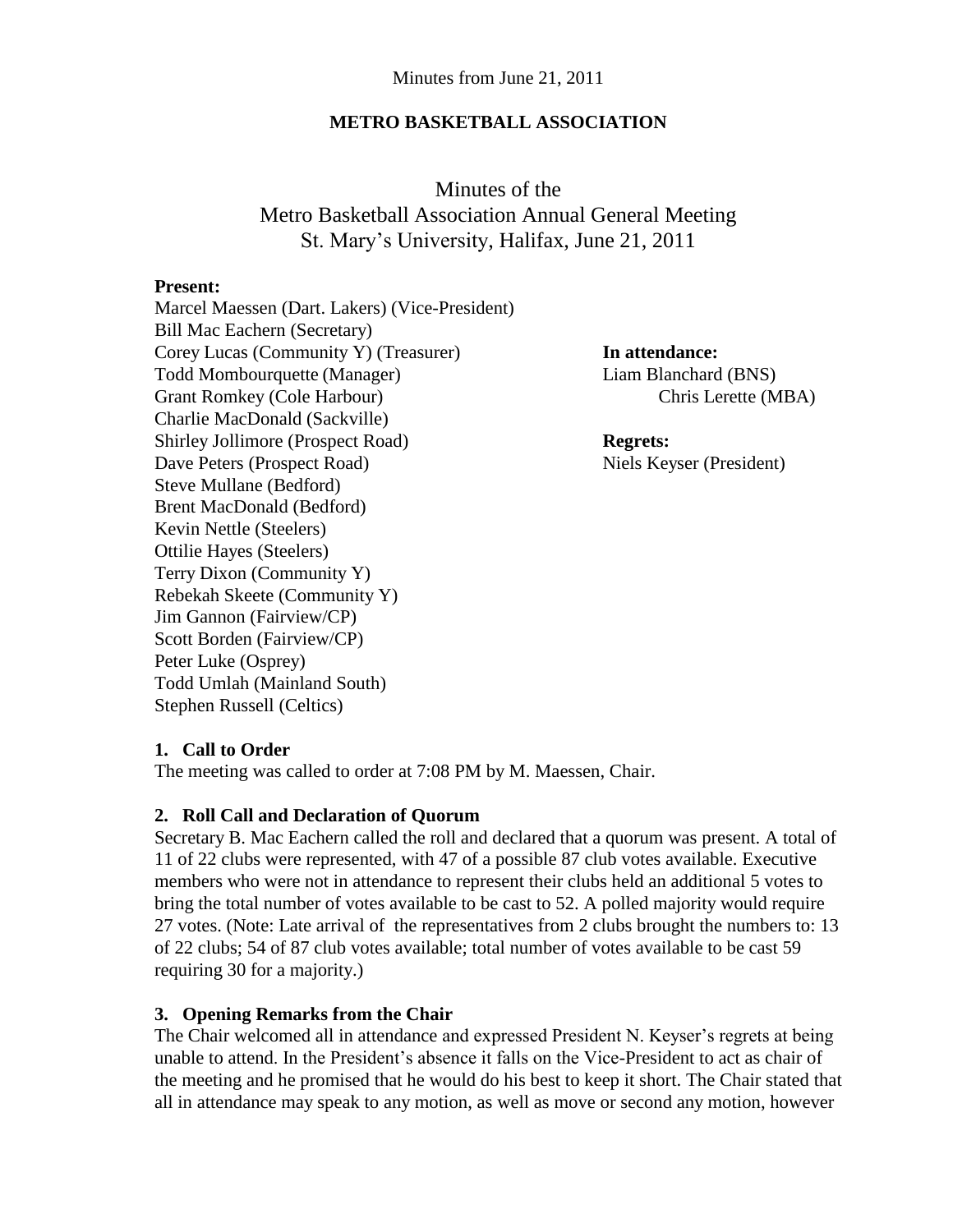only those identified as the official representative for their club or as executive members with voting privileges may vote.

## **4. Approval of the Agenda**

**11AGM01** Motion: That the agenda be approved as presented. Moved by R. Skeete; seconded by C. Lucas. Motion Carried

#### **5. Approval of Minutes from the Previous Meeting**

**11AGM02** Motion: That the minutes of the June 21, 2010 meeting be approved as presented. Moved by K. Nettle; seconded by D. Peters. Motion Carried

### **6. Treasurer's Report**

The Financial Report was presented by Treasurer C. Lucas. The balance at the end of the fiscal year was \$24,595.54 and the balance available to start the 2009-2010 season was projected to be approximately \$15,500, approximately \$10,000 lower than last season. Mr. S. Borden asked about what the portion of the fees which are directed to BNS and Basketball Canada provides to the teams. Mr. L. Blanchard, Executive Director of BNS provided the response explaining that the BNS/Canada Basketball fees were set at \$240/team with \$180 going to BNS and \$60 going to Basketball Canada. From BNS, insurance coverage is the biggest expense followed by coaching clinics, provincial tournaments and camps. Discussions are being held with Basketball Canada to have some return from them.

**11AGM03** Motion: That the Treasurer's Report be accepted as presented.

Moved by R. Skeete; seconded by O. Hayes. Motion Carried

### **7. League Manager's Report**

T. Mombourquette presented the League Manager's Report. In the report he commented on the continued success of the Spotters program, the continued need for improved communication and the failure of Goalline web service to live up to expectations. He stated that parents continue to bypass the clubs and at times he was receiving up to 500 emails per day. He felt that the coordinators did a great job in utilizing the gyms they were given. Mr. Mombourquette went on to say that a workshop on rules is truly needed.

**11AGM04** Motion: That the League Manager's Report be accepted as presented. Moved by S. Borden; seconded by C. MacDonald. Motion Carried

### **8. President's Report**

**11AGM05** Motion: That the President's Report be accepted as presented. Moved by C. Lucas; seconded by K. Nettle. Motion Carried

### **9. Standing Committee Reports**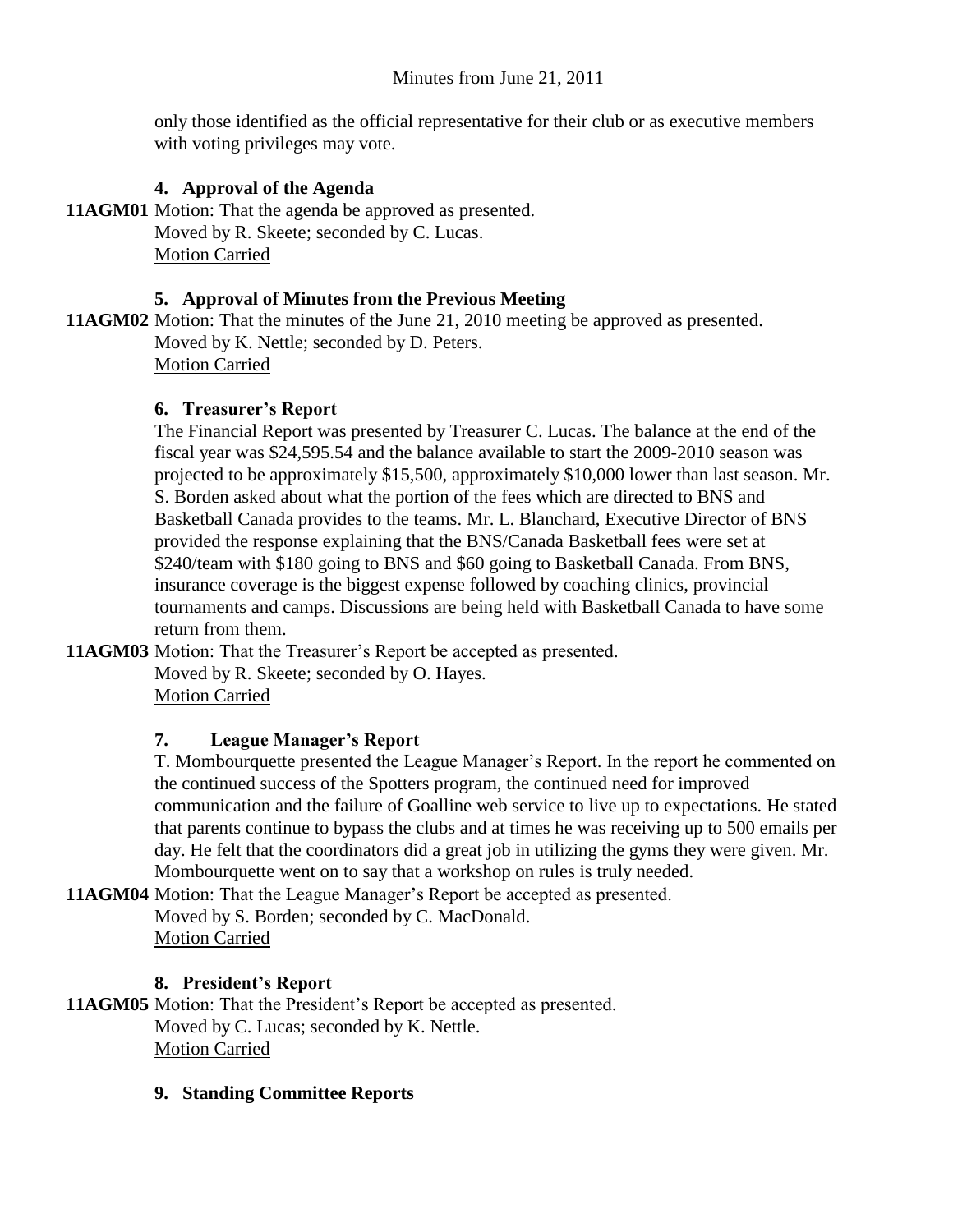Rules Committee – Committee Chair B. Mac Eachern stated that there had been 4 proposals brought forth to the committee and that after due consideration, the committee was recommending adoption of only 1 of them dealing with the inclusion of suspensions and penalties in the Rules of Play.

- **11AGM06** Motion: To add Rule 13 entitled Suspensions, to the Metro Basketball Association Rules of Play which shall read:
	- 13.1 Suspension from participation in the MBA may be given for unsportsmanlike conduct, conduct detrimental to the MBA, or conduct detrimental to the sport of basketball and the spirit in which youth sports are to be played.
	- 13.2 The MBA reserves the right to suspend any individual person from participation in the league, be they a player, coach, manager, parent, fan, team or club follower or associate.
	- 13.3 The MBA reserves the right to suspend any team or club.
	- 13.4 Subject to Rules 13.5 and 13.6, an automatic 1 game suspension shall be assessed to any individual who is ejected from a game for any reason.
	- 13.5 Any person who receives a second automatic suspension in a season shall be assessed an automatic 3 game suspension.
	- 13.6 Any person who receives a third or subsequent automatic suspension shall be suspended indefinitely until such time as determined by the MBA Disciplinary Committee.
	- 13.7 Automatic suspensions may not be appealed.
	- 13.8 The MBA reserves the right to issue discretionary suspensions as determined by the MBA Disciplinary Committee.
	- 13.9 Any player, coach, manager, team or club who is assessed a discretionary suspension shall have the right to appeal the suspension to the Appeals Committee. An appeal must be made by the member club. While awaiting a decision by the Appeals Committee the suspension must continue to be served.
	- 13.10 Upon receiving notification from the MBA, member clubs are responsible for informing any individuals associated with their club or teams of suspensions and in seeing that the suspensions are fully served. Failure to do so may result in sanctions against the member club including suspension and/or dismissal from the MBA.
	- 13.11 Teams using suspended coaches, managers or players shall automatically forfeit the games in which the suspended persons participated and may face further sanctions.

Moved by B. Mac Eachern; seconded by C. Lucas.

Considerable discussion of the motion centered on the facet of automatic suspensions and the way in which it could possibly be abused. The overall feeling was that though there was merit in having the discipline matters defined, the proposal needed more refinement and should go back to the committee for further work.

### Motion Defeated.

• Constitution and By-Laws Committee – The one issue brought forward to this committee dealt with the inclusion of suspensions and disciplinary matters within the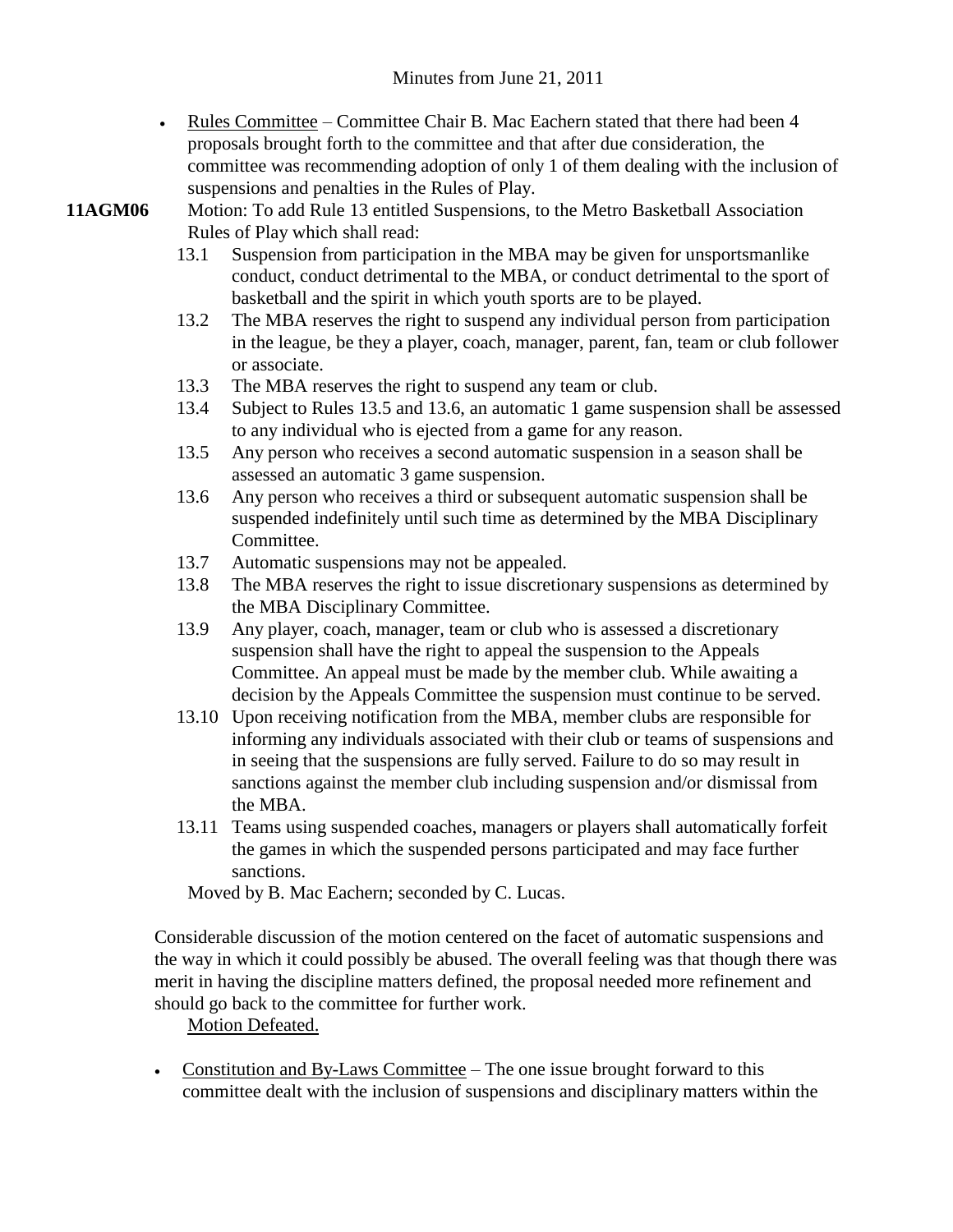By-Laws. The committee felt that this would be best dealt with by the Rules Committee as it was more appropriate to be included in the MBA Rules of Play.

 Disciplinary Committee – There were no major issues dealt with by the Disciplinary Committee as most issues fell under the Rules of Play and the Violations policy listed on the website. as such the committee did not meet beyond email communications.

**11AGM07** Motion: That the reports of the standing committees be accepted as presented.

Moved by C. Lucas; seconded by S. Jollimore. Motion Carried

### **10. Report of the Ad-hoc Committee on Minor Basketball History**

No report was submitted,. Deferred until next meeting.

## **11. Fee Structure for 2010-2011 Season**

League Manager T. Mombourquette stated that a \$64 increase per team may be necessary based on referee increases and the fact that we ran a deficit this past season. We do hope however to be able to hold the increase to \$50.00 per team.

**11AGM08** Motion: That the fees be raised to \$1600.00 per team from \$1550.00.

Moved by T. Mombourquette; seconded by P. Luke. Motion Carried

## **12. MBA Web Based League Management Services**

T. Mombourquette explained that given the problems we had in the past season with Goalline, we should move back to ITSports. The only positive which came out of it was that the clubs made good use of their Goalline web sites. The clubs will be free to remain, but in the best interest of running the league effectively we should switch. The cost is \$3000.00 less at ITSports and they appear to have overcome the problems which they had which led to our entertaining the move in the first place.

**11AGM09** Motion: That the MBA drop Goaline and go back to ITSports for its' web based services. Moved by T. Mombourquette; seconded by R. Skeete. Motion Carried

# **13. Clubs Expressing Interest in Joining the MBA**

T. Mombourquette reported that 5 clubs have expressed interest in joining the league for next year. Needham, Africville, Tri-County, Kentville and New Minas. All information has not been received and it was felt that the Executive should vote on each separately based on their merit and how they meet our entrance requirements.

### **14. Executive Election**

The following slate of candidates was put forward to make up the MBA Executive:

| President        | N. Keyser             |
|------------------|-----------------------|
| Vice-President - | M. Maessen            |
| Treasurer        | C. Lucas              |
| Secretary        | <b>B.</b> Mac Eachern |
| Past President - | L. Cleveland-Thompson |
| Directors        | R. Skeete             |